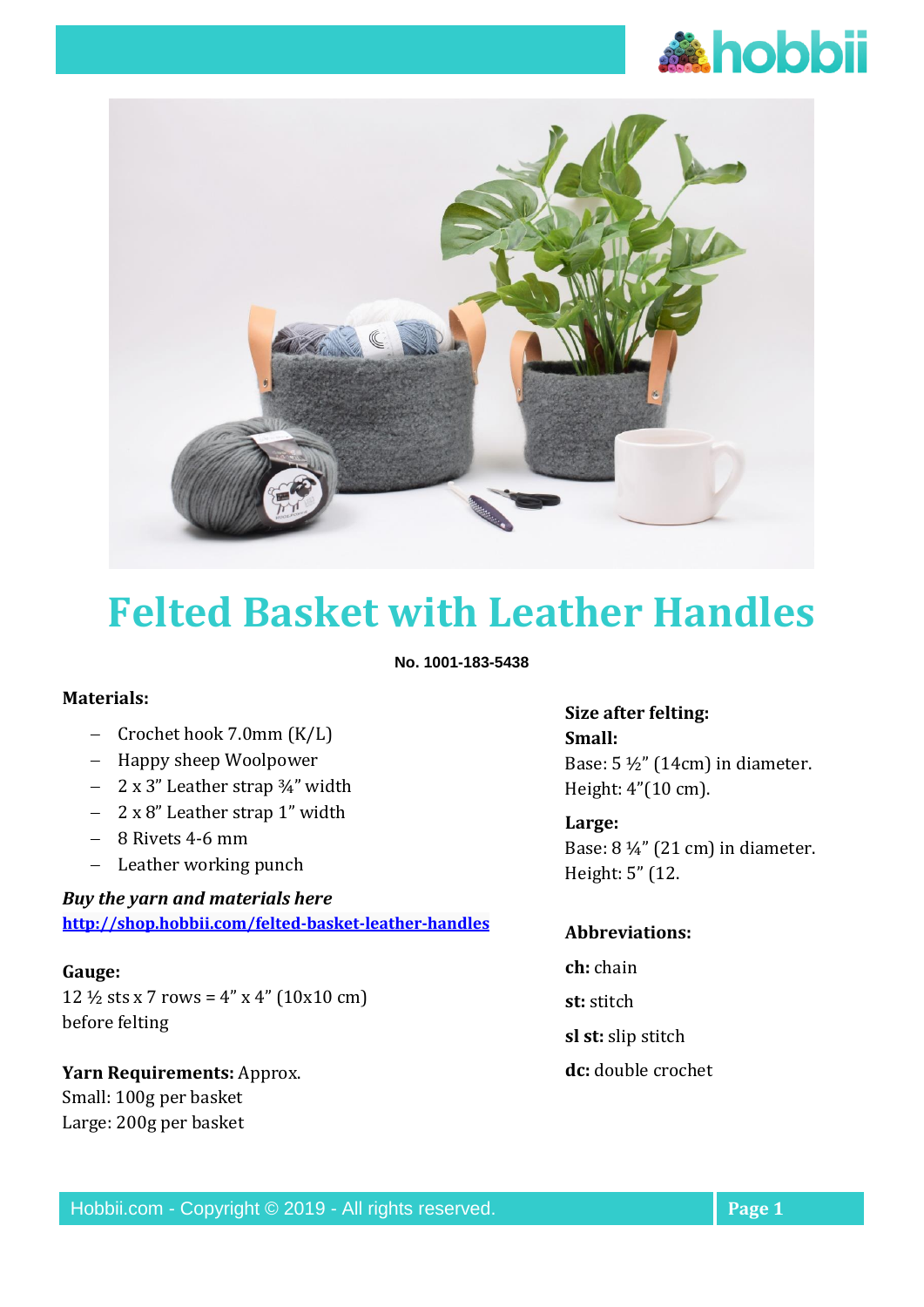

### **Pattern:**

#### **Info:**

The Ch 3 at the beginning of each rnd counts as the first dc. End each rnd with a sl st in the 3rd ch st that the rnd started with.

### **Base:**

- 1. Starting with a magic ring. Ch 3 (counts as 1dc) Work 11 dc into the ring and end with a sl st in the first st. (12)
- 2. Ch 3 (counts as 1dc). Work 1 dc in the same st. Work 2 dc in each st to the end of the rnd. End with a sl st. (24)
- 3. Ch 3 (counts as 1dc). Work 1 dc in the same st. Work 1 dc in the next st. Work \*2 dc in the next st, 1 dc in the following st\*. Repeat \*-\* to the end of the rnd and end with a sl st. (36)
- 4. Ch 3 (counts as 1dc). Work 1 dc in the same st. Work 1 dc in the next 2 sts. Work \*2 dc in the next st, 1 dc in the following 2 sts\*. Repeat \*-\* to the end of the rnd and end with a sl st. (48)
- 5. Ch 3 (counts as 1dc). Work 1 dc in the same st. Work 1 dc in the next 3 sts. Work \*2 dc in the next st, 1 dc in the following 3 sts\*. Repeat \*-\* to the end of the rnd and end with a sl st.. (60)
- 6. Ch 3 (counts as 1dc). Work 1 dc in the same st. Work 1 dc in the next 4 sts. Work \*2 dc in the next st, 1 dc in the following 4 sts<sup>\*</sup>. Repeat <sup>\*</sup>-<sup>\*</sup> to the end of the rnd and end with a sl st. (72) **Stop increasing here for the small basket and continue with the instructions for the sides.**
- 7. Ch 3 (counts as 1dc). Work 1 dc in the same st. Work 1 dc in the next 5 sts. Work \*2 dc in the next st, 1 dc in the following 5 sts\*. Repeat \*-\* to the end of the rnd and end with a sl st. (84)
- 8. Ch 3 (counts as 1dc). Work 1 dc in the same st. Work 1 dc in the next 6 sts. Work \*2 dc in the next st, 1 dc in the following 6 sts\*. Repeat \*-\* to the end of the rnd and end with a sl st. (96)
- 9. Ch 3 (counts as 1dc). Work 1 dc in the same st. Work 1 dc in the next 7 sts. Work \*2 dc in the next st, 1 dc in the following 7 sts<sup>\*</sup>. Repeat <sup>\*</sup>-\* to the end of the rnd and end with a sl st. (108)
- 10. Ch 3 (counts as 1dc). Work 1 dc in the same st. Work 1 dc in the next 8 sts. Work \*2 dc in the next st, 1 dc in the following 8 sts<sup>\*</sup>. Repeat <sup>\*</sup>-\* to the end of the rnd and end with a sl st. (120)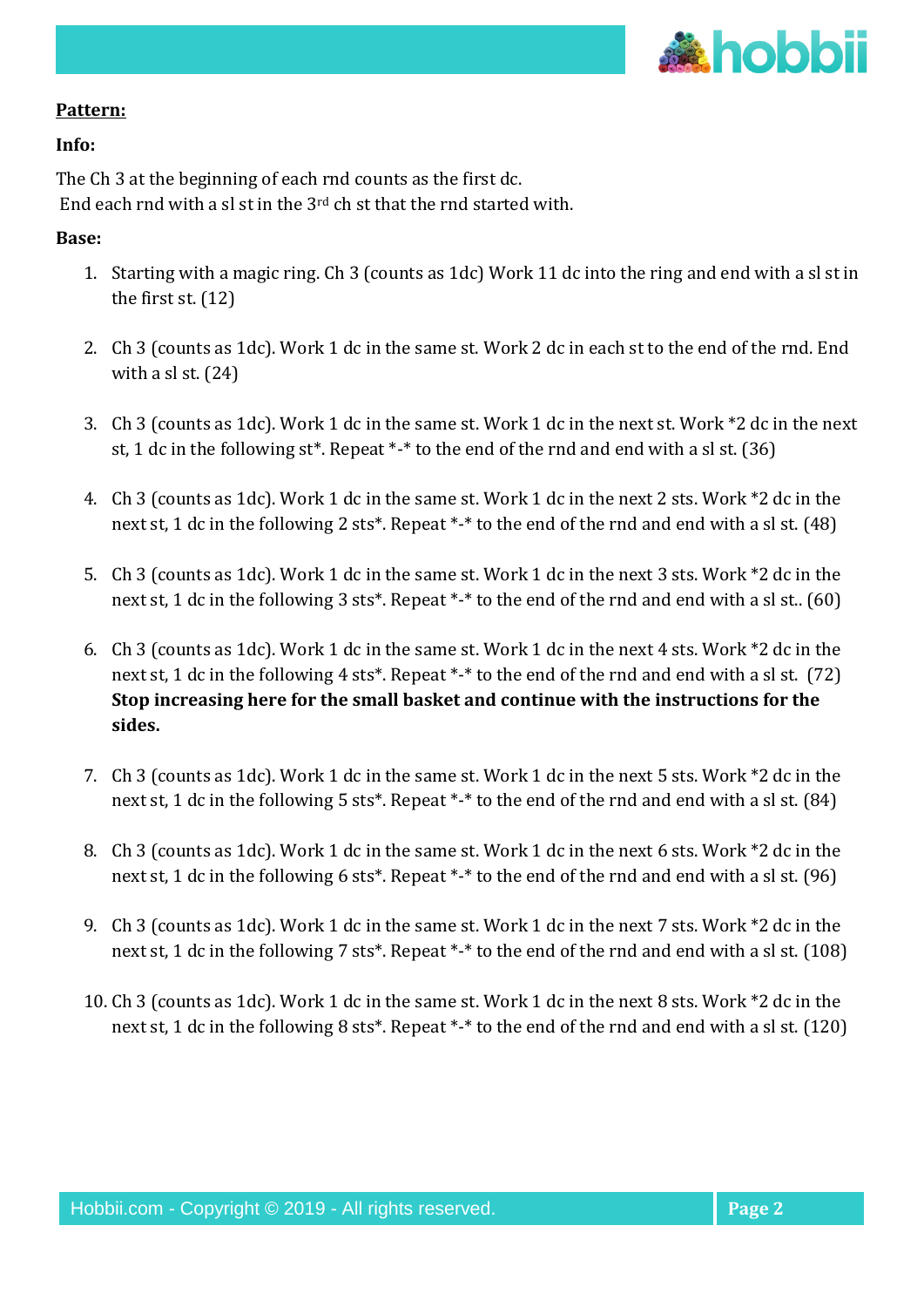



# **Sides:**

# **Small:**

1. Ch 3 (counts as 1dc). Work 1 dc in each st to the end of the rnd. End with a sl st. (72) Repeat 12 times. Cut the yarn and weave in the ends

#### **Large:**

1. Ch 3 (counts as 1dc). Work 1 dc in each st to the end of the rnd. End with a sl st. (120) Repeat 15 times. Cut the yarn and weave in the ends



## **Felting:**

Note: Felting can vary from machine to machine.

Wash the basket on a normal wash program on warm (60 degrees). Do not use the "quick" or "short" program. Sometimes you may need to run it a second time to achieve the desired amount of felting. Once the baskets are felted enough, shape them while they are still wet. Allow to dry fully.